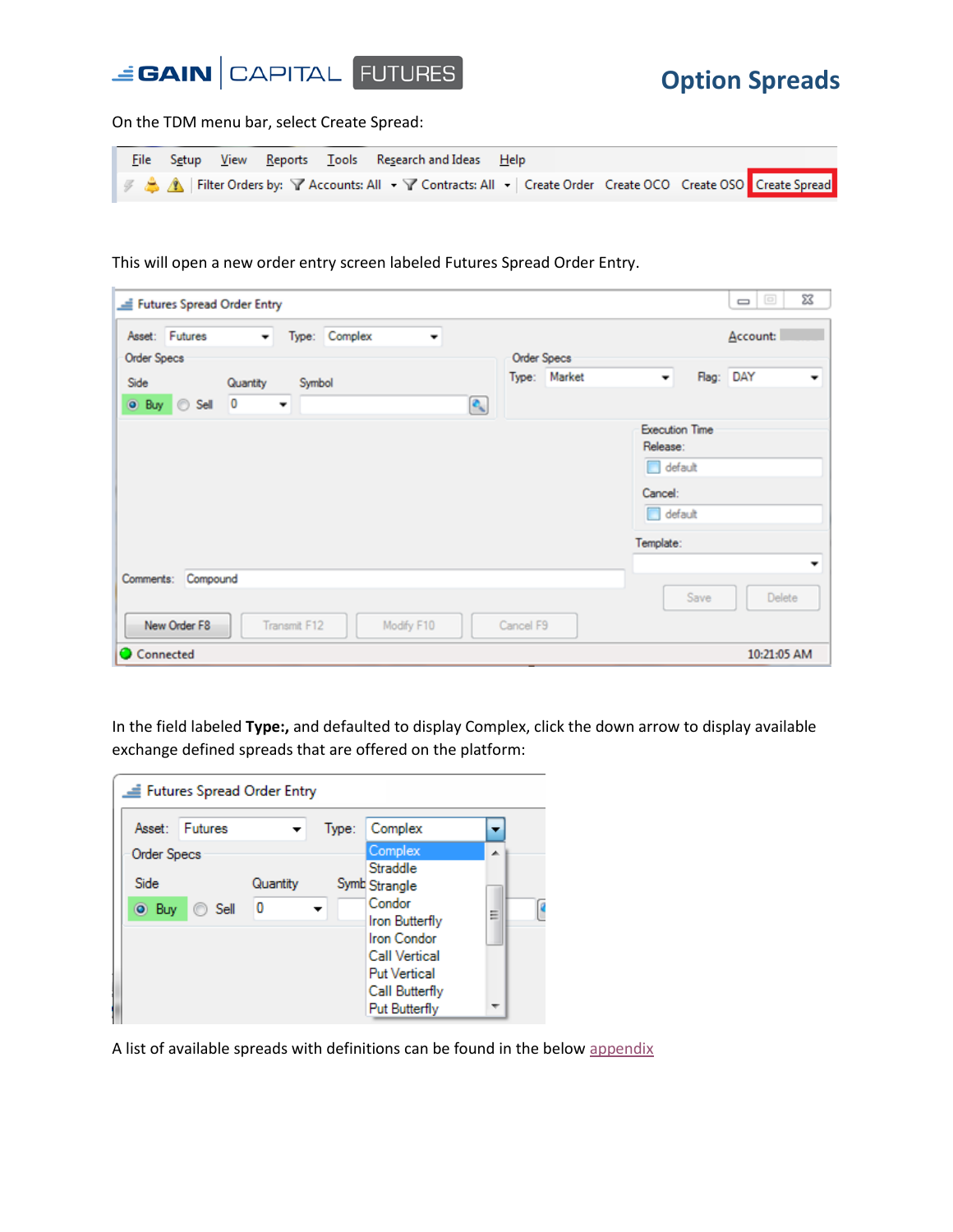



Select the option spread type to be placed

After selecting the option spread type, appropriate fields will open on the on the order ticket where the legs of the option spread can be entered:

| UDS Spread Order Entry                        |                                                                    |                                 |                                  |            | $\Sigma$<br>$\boxed{\square}$<br>$\Box$ |
|-----------------------------------------------|--------------------------------------------------------------------|---------------------------------|----------------------------------|------------|-----------------------------------------|
| <b>Futures</b><br>$\overline{\phantom{a}}$    | <b>Call Vertical</b>                                               | ▼                               | Bull                             | Bid<br>Ask | Volume<br>Last                          |
| Buy<br>$\overline{\psi}$                      | $\frac{1}{\sqrt{2}}$<br>Call                                       | ÷<br>1                          | Transmit F12                     |            |                                         |
| Sell<br>$\overline{\phantom{a}}$              | Call, S1 <s2<br>Ø<br/><math>\mathbf{c}_{\mathbf{c}}</math></s2<br> | ÷                               | Cancel F9                        |            |                                         |
| $\rm{<}$ $\rm{>}$<br>$\overline{\mathcal{M}}$ | $\mathfrak{D}_{\mathbf{q}_i}$<br>Ø                                 | ÷<br>U                          | New Order F8                     |            |                                         |
| $\rm{<}$ . $>$<br>$\overline{\mathcal{M}}$    | $\frac{1}{2}$                                                      | $\frac{\triangle}{\tau}$<br> 0  | Modify F10                       |            |                                         |
| Account:                                      |                                                                    |                                 |                                  |            |                                         |
|                                               | Side                                                               |                                 | Call Vertical Bull Options Rules |            |                                         |
| Suggest                                       | <b>O</b> Buy<br>Sell<br>⊙                                          |                                 | Buy 1 Call Strike 1              |            |                                         |
| Template:                                     | Save<br>▼                                                          | Delete                          | Sell 1 Call Strike 2 (Higher)    |            |                                         |
| Order Spec                                    |                                                                    |                                 | Same Expiration                  |            |                                         |
| Market<br>Type:                               | Flag:<br>$\overline{\phantom{a}}$                                  | DAY<br>$\overline{\phantom{a}}$ |                                  |            |                                         |
| Limit:                                        | $0.00 -$                                                           | Lock price                      |                                  |            |                                         |
| <b>Execution Time</b>                         |                                                                    |                                 |                                  |            |                                         |
| Release: I                                    | default                                                            |                                 |                                  |            |                                         |
| Cancel: [                                     | default                                                            |                                 |                                  | More Info  |                                         |
| Comments:                                     | Custom Compound                                                    |                                 |                                  |            |                                         |
| Connected                                     |                                                                    |                                 |                                  |            | 10:29:29 AM                             |

When entering the legs of the spread, the spread must be created as defined by the exchange, which is also in the buyer's perspective. The spread definition/rules for each option spread are displayed, after the spread has been selected, on the Order Entry Ticket.

In the screen shot above, a call vertical spread was selected. As defined by the exchange, a call vertical is:

Buy 1 Call, Strike 1 Sell 1 Call, Strike 2 (Higher) Same Expiration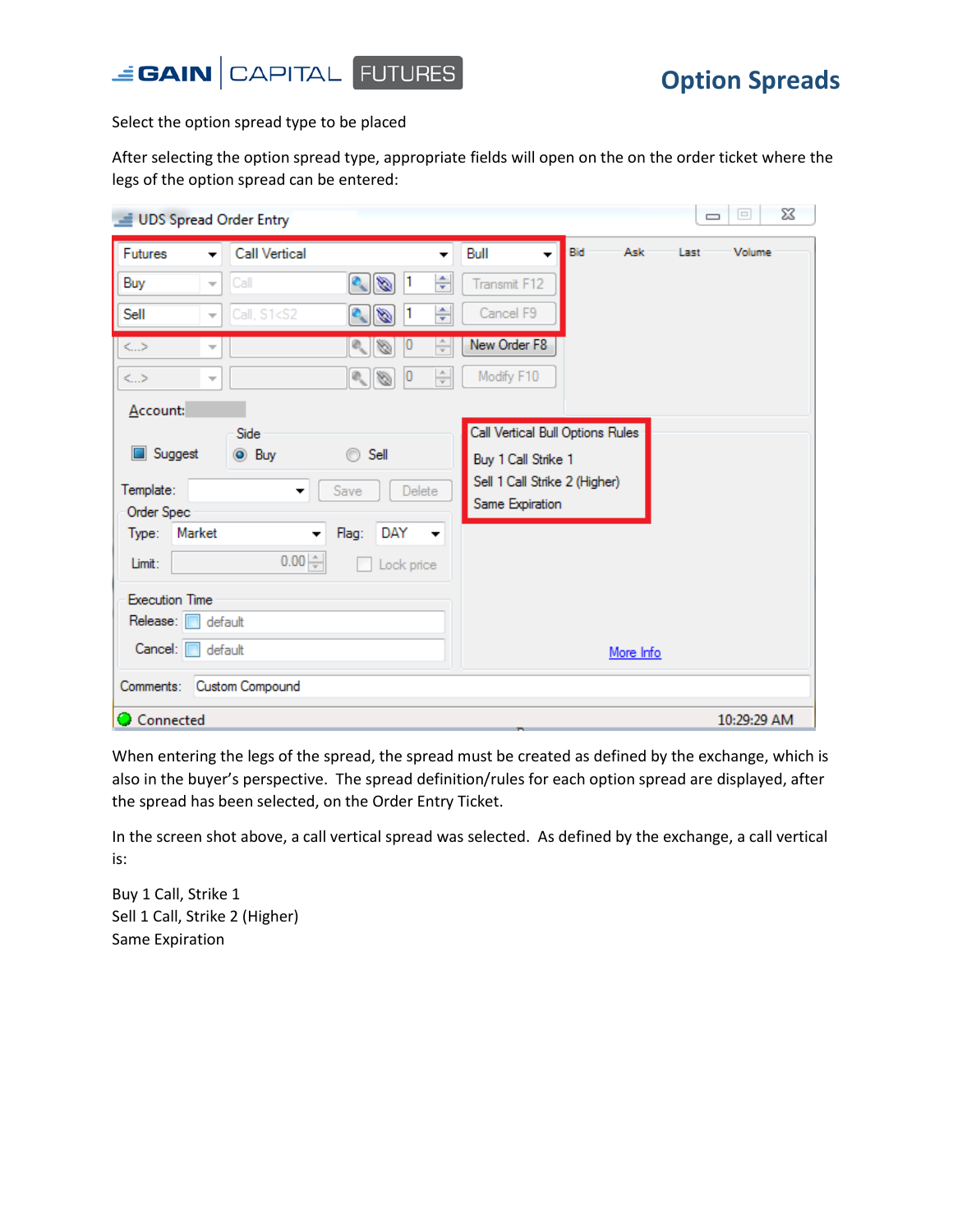

 $\overline{\phantom{a}}$ 

If we want to build a June 2018 E-Mini S&P 2700/2715 Vertical Call Spread, this spread needs be created in the following format:

Buy the OESM8 C2700 (Low Strike)

Sell the OESM8 C2715 (High Strike)

Vertical Call Spread Definition: Buy the lower strike price and sell the higher strike price

|                | UDS Spread Order Entry   |                    |                      |    |              |         |                      |          |               |  |  |  |
|----------------|--------------------------|--------------------|----------------------|----|--------------|---------|----------------------|----------|---------------|--|--|--|
| <b>Futures</b> | ▼                        | Call Vertical      |                      |    | Bull         | $-$ Bid | Ask                  | Last     | <b>Volume</b> |  |  |  |
| Buy            | $\overline{\psi}$        | <b>OESM8 C2710</b> | $\mathscr{A}$        | 싂  | Transmit F12 |         | 27.50 28.00 31.25 95 |          |               |  |  |  |
| Sell           | $\overline{\mathcal{R}}$ | <b>OESM8 C2715</b> | $\frac{1}{\sqrt{2}}$ | ÷۱ | Cancel F9    | 25.50   | 26.00                | 31.75 31 |               |  |  |  |
|                |                          |                    |                      |    |              |         |                      |          |               |  |  |  |

This formatting holds true for all spreads. All spreads must be created as [defined by the exchange.](#page-7-0)

Once the spread is created, the quantity can be changed by either using the up/down arrow on the top quantity box or by clicking in the box and typing the desired quantity.

To enter a limit price, select the down arrow on the **Type:** field, which is defaulted to Market, in the **Order Spec** portion of the order ticket. This will open the price field next to Limit:

| UDS Spread Order Entry       |                          |                          |                                                                                |                          |                                  |       |                  |       | --<br>$\sim$ |
|------------------------------|--------------------------|--------------------------|--------------------------------------------------------------------------------|--------------------------|----------------------------------|-------|------------------|-------|--------------|
| <b>Futures</b>               | ▼                        | <b>Call Vertical</b>     |                                                                                | $\overline{\phantom{a}}$ | Bull                             | Bid   | Ask <sup>-</sup> | Last  | Volume       |
| Buy                          | $\overline{\psi}$        | <b>OESM8 C2700</b>       | $\frac{1}{\sqrt{2}}$<br>1                                                      | ÷                        | Transmit F12                     | 30.25 | 30.75            | 31.50 | 724          |
| Sell                         | $\overline{\phantom{a}}$ | <b>OESM8 C2715</b>       | 1<br>Q<br>Ó                                                                    | ÷                        | Cancel F9                        | 24.00 | 24.50            | 31.75 | $-31$        |
| <>                           | $\overline{\mathcal{M}}$ |                          | 0 <br>Ø<br>$\langle \vert \Phi_{\!\scriptscriptstyle (\!\chi\!)}\vert \rangle$ | $\frac{\triangle}{\tau}$ | New Order F8                     |       |                  |       |              |
| $\left\langle \right\rangle$ | $\overline{\phantom{a}}$ |                          | $\sim$ $\sim$<br> 0                                                            | $\frac{\triangle}{\tau}$ | Modify F10                       |       |                  |       |              |
| Account:                     |                          |                          |                                                                                |                          |                                  | 5.75  | 6.75             |       |              |
|                              |                          | Side                     |                                                                                |                          | Call Vertical Bull Options Rules |       |                  |       |              |
| Suggest                      |                          | $\odot$ Buy              | Sell<br>$\circledcirc$                                                         |                          | Buy 1 Call Strike 1              |       |                  |       |              |
| Template:                    |                          | $\mathbf{v}$             | Save<br><b>Delete</b>                                                          |                          | Sell 1 Call Strike 2 (Higher)    |       |                  |       |              |
| Order Spec                   |                          |                          |                                                                                |                          | Same Expiration                  |       |                  |       |              |
| Limit<br>Type:               |                          | $\overline{\phantom{a}}$ | DAY<br>Flag:                                                                   | $\overline{\phantom{a}}$ |                                  |       |                  |       |              |
| Limit:                       |                          | $5.75 \div$              | $\blacktriangledown$<br>Lock price                                             |                          |                                  |       |                  |       |              |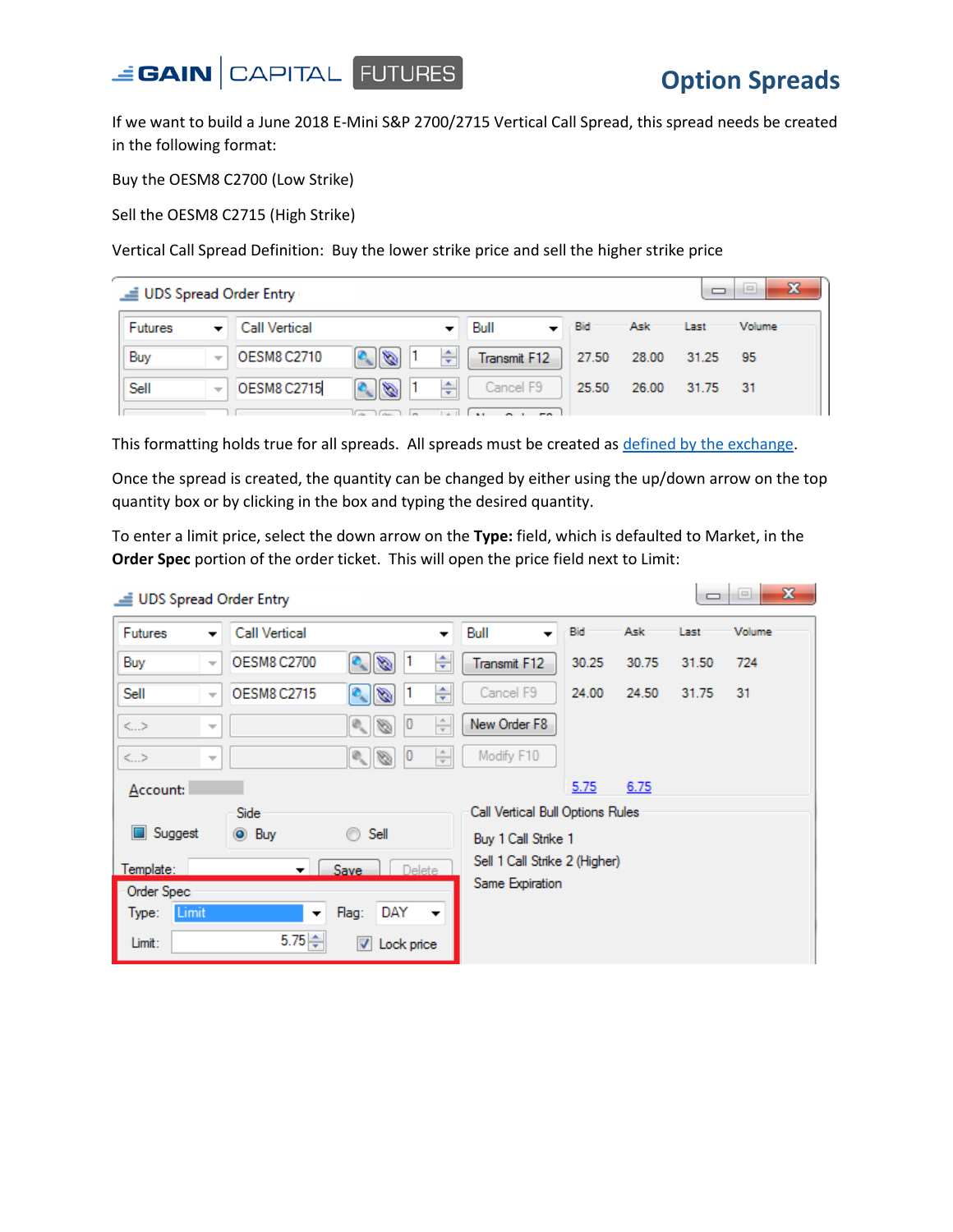

### **Buying and Selling**

Again, when the option spread is being created, it needs to be created as defined by the exchange, which is created in the buyer's perspective. Also, creating the spread is done in the top portion of the ticket where the legs of the spread have been entered. The buying or selling of the spread is dictated by selecting **Buy** or **Sell** in the **Side** portion of the order ticket:

| UDS Spread Order Entry |                          |                          |                                          |                          |                                  |       |       | $\qquad \qquad \Box$ | $\mathbf{x}$<br>$=$ |
|------------------------|--------------------------|--------------------------|------------------------------------------|--------------------------|----------------------------------|-------|-------|----------------------|---------------------|
| Futures                | $\overline{\phantom{a}}$ | <b>Call Vertical</b>     |                                          | ▼                        | Bull                             | Bid   | Ask   | Last                 | Volume              |
| Buy                    | $\overline{\psi}$        | <b>OESM8 C2710</b>       | $\frac{1}{\sqrt{2}}$<br>1                | ÷                        | Transmit F12                     | 27.50 | 28.00 | 31.25                | 95                  |
| Sell                   | $\overline{\psi}$        | <b>OESM8 C2715</b>       | 1<br>$\frac{1}{\sqrt{2}}$                | ÷                        | Cancel F9                        | 25.50 | 26.00 | 31.75                | 31                  |
| $\leq$ >               | $\overline{\phantom{a}}$ |                          | 0 <br>$\sim$                             | $\frac{\triangle}{\tau}$ | New Order F8                     |       |       |                      |                     |
| <>                     | $\overline{\phantom{a}}$ |                          | $\sim$<br> 0                             | $\frac{\triangle}{\tau}$ | Modify F10                       |       |       |                      |                     |
| Account:               |                          |                          |                                          |                          |                                  | 1.50  | 2.50  |                      |                     |
|                        |                          | Side                     |                                          |                          | Call Vertical Bull Options Rules |       |       |                      |                     |
| Suggest                |                          | <b>◎ Buy</b>             | Sell                                     |                          | Buy 1 Call Strike 1              |       |       |                      |                     |
| Template:              |                          | ▼                        | Delete<br>Save                           |                          | Sell 1 Call Strike 2 (Higher)    |       |       |                      |                     |
| Order Spec             |                          |                          |                                          |                          | Same Expiration                  |       |       |                      |                     |
| Market<br>Type:        |                          | $\overline{\phantom{a}}$ | DAY<br>Flag:<br>$\overline{\phantom{a}}$ |                          |                                  |       |       |                      |                     |
| Limit:                 |                          | $0.00 -$                 | Lock price                               |                          |                                  |       |       |                      |                     |

Create the spread. Choose to Buy or Sell the spread.

It is important to note that selecting Buy or Sell, to dictate the buying or selling of the spread, will not change the buy/sell indicators in the above portion of the ticket where the spread was created. This portion of the ticket, where the spread is created, will ALWAYS display the spread as it is defined by the exchange. The order confirmation box, which displays after clicking the Transmit button, will display which option leg is being purchased and which is being sold. To reiterate, the buy/sell indicators, where the spread is created, will not change when Buy or Sell is selected and these cannot be changed manually by trying the use the down arrows next to the Buy and Sell. The buying and selling of the spread is set by selecting Buy or Sell in the Side portion of the order ticket.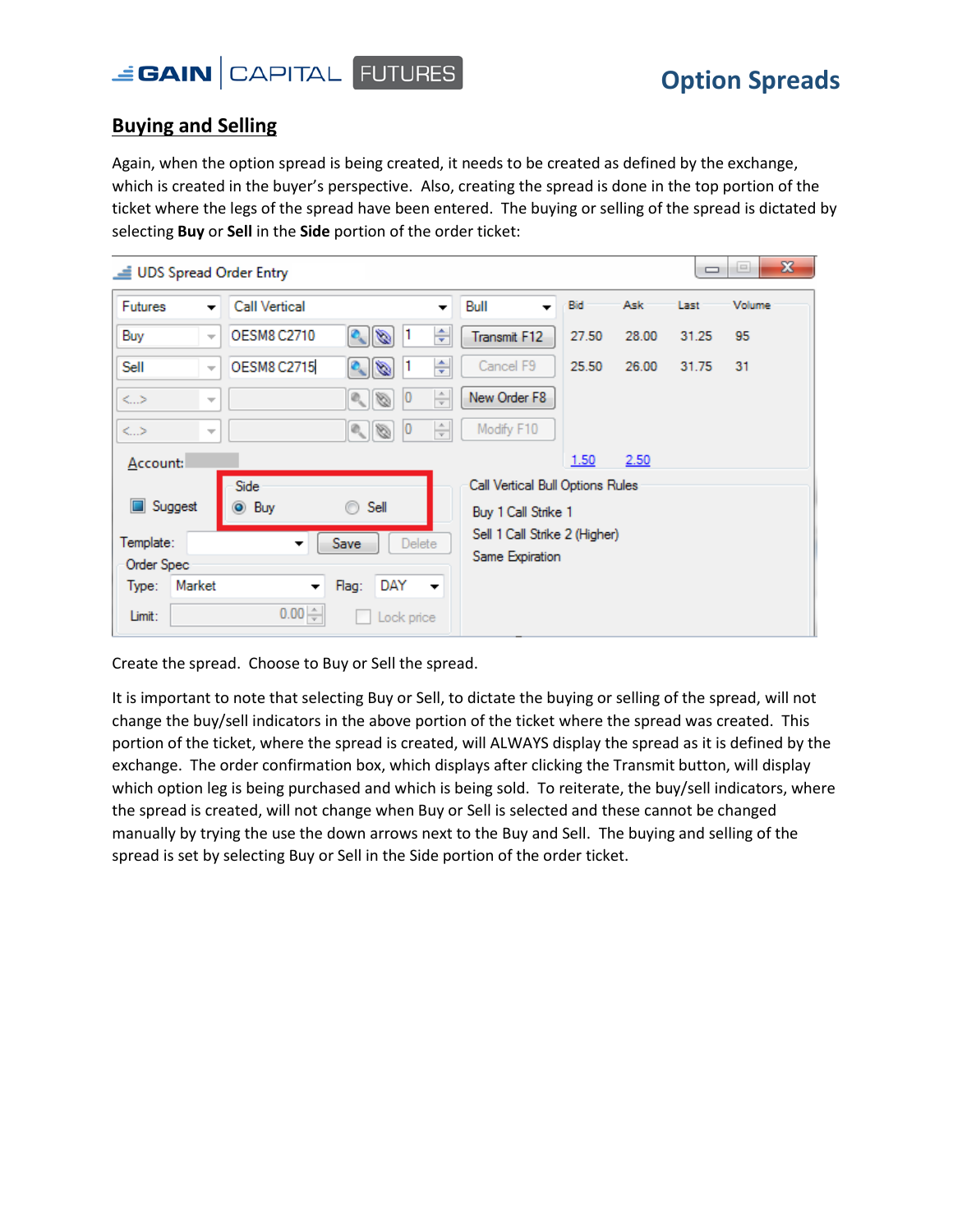

After the spread has been created, the order price entered, and Buy or Sell selected, the order can be submitted. To submit the orders, click the **Transmit** button on the order ticket:

| Futures               | <b>Call Vertical</b><br>▼                      |                                       | $\overline{\phantom{a}}$ | Bull<br>$\overline{\phantom{a}}$ | Bid   | Ask       | Last  | Volume     |
|-----------------------|------------------------------------------------|---------------------------------------|--------------------------|----------------------------------|-------|-----------|-------|------------|
| Buy                   | <b>OESM8 C2700</b><br>$\overline{\mathbf{v}}$  | $\frac{1}{\sqrt{2}}$<br>11            | ÷                        | Transmit F12                     | 22.25 | 22.50     | 23.50 | 302        |
| Sell                  | <b>OESM8 C2715</b><br>$\overline{\phantom{a}}$ | 1<br>Ø                                | ÷                        | Cancel F9                        | 17.00 | 17.50     | 17.75 | 105        |
| $\rm{<}$ $\rm{>}$     | $\overline{\phantom{a}}$                       | 0 <br>$(\widehat{\mathbb{Q}}_n)$<br>Ø | $\frac{\triangle}{\tau}$ | New Order F8                     |       |           |       |            |
| $\rm{L}>$             | $\overline{\phantom{a}}$                       | 0 <br>$\mathbb{Q}_n$<br>Ø             | $\frac{\Delta}{T}$       | Modify F10                       |       |           |       |            |
| Account:              |                                                |                                       |                          |                                  | 4.75  | 5.50      |       |            |
|                       | Side                                           |                                       |                          | Call Vertical Bull Options Rules |       |           |       |            |
| Suggest               | ◯ Buy                                          | $\odot$ Sell                          |                          | Buy 1 Call Strike 1              |       |           |       |            |
| Template:             | $\blacktriangledown$                           | Delete<br>Save                        |                          | Sell 1 Call Strike 2 (Higher)    |       |           |       |            |
| Order Spec            |                                                |                                       |                          | Same Expiration                  |       |           |       |            |
| Type:<br>Limit        | ▼                                              | Flag:<br>DAY                          | $\overline{\phantom{a}}$ |                                  |       |           |       |            |
| Limit:                | 10.00 $\Leftrightarrow$                        | Lock price<br>⊽                       |                          |                                  |       |           |       |            |
| <b>Execution Time</b> |                                                |                                       |                          |                                  |       |           |       |            |
| Release:              | default                                        |                                       |                          |                                  |       |           |       |            |
| Cancel:               | default                                        |                                       |                          |                                  |       | More Info |       |            |
| Comments:             | Custom Compound                                |                                       |                          |                                  |       |           |       |            |
| Connected             |                                                |                                       |                          |                                  |       |           |       | 9:33:21 AM |

After clicking **Transmit**, an **Order Confirmation** box will appear:

| <b>Order Confirmation</b> |                            |  |
|---------------------------|----------------------------|--|
| Account                   |                            |  |
| <b>Order Description</b>  | -1 OESM8 C2700             |  |
| <b>Call Vertical</b>      | 1 OESM8 C2715              |  |
|                           | Net price: -10.00          |  |
| Cost of Trade             | Credit \$500.00 minus fees |  |
| Submit                    | Cancel                     |  |
| Do not show this again    |                            |  |

As mentioned earlier, the **Order Confirmation** box displays which leg is being purchased and which leg is being sold. The leg that is being sold will have a minus sign (-) in front of it. The buy side will not have an indicator in front, which means that it is the buy leg. (It has been requested that a plus sign (+) be displayed next to the buy leg to match the sell side format)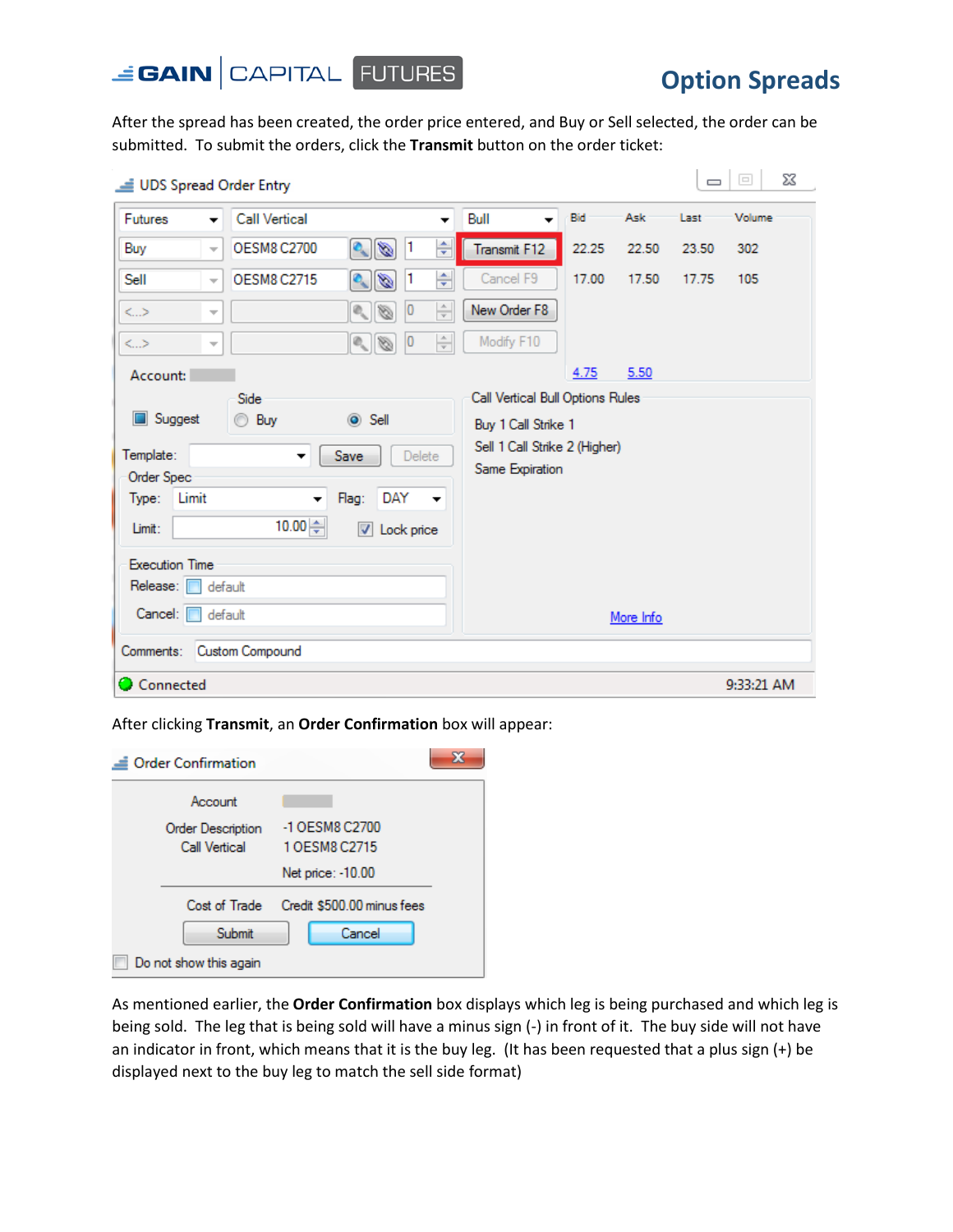

### **Buy Order**

| <b>Futures</b>              | ٠                        | Call Vertical             |               | ٠             | Bull                            | Bid                    | Ask   | Last            | Volume                   |                             |
|-----------------------------|--------------------------|---------------------------|---------------|---------------|---------------------------------|------------------------|-------|-----------------|--------------------------|-----------------------------|
|                             |                          |                           |               |               |                                 |                        |       |                 |                          |                             |
| Buy                         | $\overline{\phantom{a}}$ | OESM8 C2700               | ø<br>п        | ÷             | Transmit F12                    | 25.00                  | 25.50 | 25.25           | 1292                     |                             |
| Sell                        | $\sim$                   | <b>OESM8 C2715</b>        |               | 囹             | Cancel F9                       | 19.50                  | 19.75 | 15.00           | 91                       |                             |
| 4.2                         | $\rightarrow$            |                           | $\mathcal{O}$ | $\frac{1}{2}$ | New Order F8                    |                        |       |                 |                          |                             |
| $\langle  \rangle$          | w                        |                           | 0 (8)         |               | Modify F10                      |                        |       |                 |                          |                             |
| Account:                    |                          |                           |               |               |                                 | 5.25                   | 6.00  |                 |                          |                             |
|                             |                          | Side                      |               |               | Call Votical Bull Options Rules |                        |       |                 |                          |                             |
| Suggest                     |                          |                           |               |               |                                 |                        |       |                 |                          |                             |
|                             |                          | o Buy                     | Sell          |               | Buy 1 Call Sake 1               |                        |       |                 |                          |                             |
|                             |                          |                           | Save          | Delete.       | Crder Confrienation             |                        |       |                 |                          | 器                           |
| Order Spec                  |                          |                           |               |               |                                 |                        |       |                 |                          |                             |
| Type: Limit                 |                          | ۰                         | DAY<br>Flag:  | ٠             |                                 | Account                |       |                 |                          |                             |
| Limit:                      |                          | 4.00 ÷                    | V Lock price  |               |                                 | Order Description      |       | 10ESM8 C2700    |                          | <b>Buying lower strike,</b> |
|                             |                          |                           |               |               |                                 | Call Vertical          |       | -1 OESM8 C2715  |                          | selling higher strike       |
| Template:<br>Execution Time |                          |                           |               |               |                                 |                        |       | Net price: 4.00 |                          |                             |
| Release: default            |                          |                           |               |               |                                 | Cost of Trade          |       |                 | Debit \$200.00 plus fees |                             |
| Cancel: default             |                          |                           |               |               |                                 | Submit                 |       | Cancel          |                          |                             |
|                             |                          | Comments: Custom Compound |               |               |                                 | Do not show this again |       |                 |                          |                             |

### **Sell Order**

|                                               |               | UDS Spread Order Entry |                   |         |               |                        |                                                      |       | U                               |                            | $\Sigma$                                      |
|-----------------------------------------------|---------------|------------------------|-------------------|---------|---------------|------------------------|------------------------------------------------------|-------|---------------------------------|----------------------------|-----------------------------------------------|
| Futures                                       | ۰             | Call Vertical          |                   |         | ۰             | Bull                   | Bid                                                  | Ask   | Last                            | Volume                     |                                               |
| Buy                                           | $\sim$        | <b>OESM8 C2700</b>     | ۷                 | п       | 슧             | Transmit F12           | 22.25                                                | 22.50 | 23.50                           | 302                        |                                               |
| Sell                                          | $\mathcal{M}$ | OESM8 C2715            |                   |         | 杂             | Cancel F9              | 17.00                                                | 17.50 | 17.75                           | 105                        |                                               |
| $\leq$ >                                      | $\sim$        |                        | $\mathcal{O}$     |         |               | New Order F8           |                                                      |       |                                 |                            |                                               |
| $\leftrightarrow$                             | $\sim$        |                        | 0.800             |         | $\frac{1}{2}$ | lodfy F10              |                                                      |       |                                 |                            |                                               |
| Account:<br><b>E</b> Suggest                  |               | Side<br>Buy<br>O       | Sell              |         |               | Crder Commation        | 4.75                                                 | 5.50  |                                 |                            | $\mathbf{z}$                                  |
| Template:<br>Order Spec<br>Type: Limit        |               | ۰                      | Save<br>Flag: DAY | Delete: | ۰             |                        | Account<br><b>Order Description</b><br>Call Vertical |       | -1 OESM8 C2700<br>1 OESM8 C2715 |                            | Selling lower strike,<br>buying higher strike |
| Limit:                                        |               | $10.00 +$              | V Lock price      |         |               |                        | Cost of Trade                                        |       | Net price: - 10.00              | Credit \$500.00 minus fees |                                               |
| Execution Time<br>Release: default<br>Cancel: |               | default                |                   |         |               | Do not show this again | Submit                                               |       | Cancel                          |                            |                                               |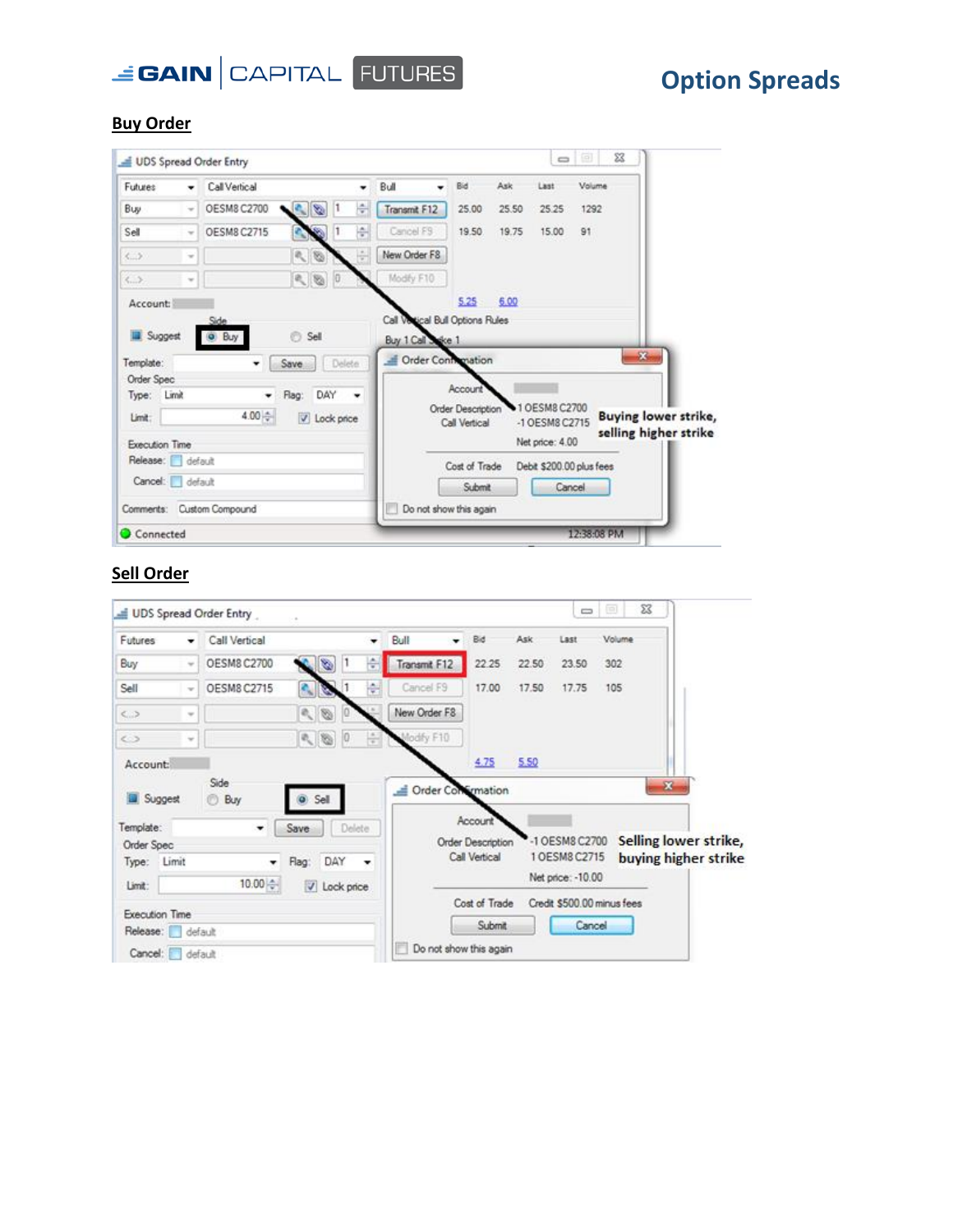

The Order Confirmation Box also displays the **Net Price** (Order Price) as well as the **Cost of Trade**, or the dollar amount that will be paid (Debit) or received (Credit) for the purchase or sale of the option spread.

Once the order details are confirmed to be correct, select the **Submit** button to send the order to the exchange.

| <b>Order Confirmation</b>                 |                                 |  |
|-------------------------------------------|---------------------------------|--|
| Account                                   |                                 |  |
| Order Description<br><b>Call Vertical</b> | -1 OESM8 C2700<br>1 OFSM8 C2715 |  |
|                                           | Net price: -10.00               |  |
| Cost of Trade                             | Credit \$500.00 minus fees      |  |
| Submit                                    | Cancel                          |  |
| Do not show this again                    |                                 |  |

Once submitted and working at the exchange, the order will display on the platform as all other orders do.

| Account State |  | Order # Exch. Order             |          | Side City Filled City Symbol |                                  | Price |
|---------------|--|---------------------------------|----------|------------------------------|----------------------------------|-------|
|               |  | Working 145617664 5459300981809 | Sell 1 0 |                              | OESM8 CV +C2700.-C2715 LMT 10.00 |       |

### **Option Spread Pricing**

The UDS Spread Order Entry ticket provides pricing on option spreads, however, the prices displayed are derived from the bid and offers of the individual option legs and are not the actual price of the option spread at the exchange. The prices displayed are meant to give an indication of where the spread is trading, based off the individual legs, but orders are not guaranteed to be filled at indicated prices.